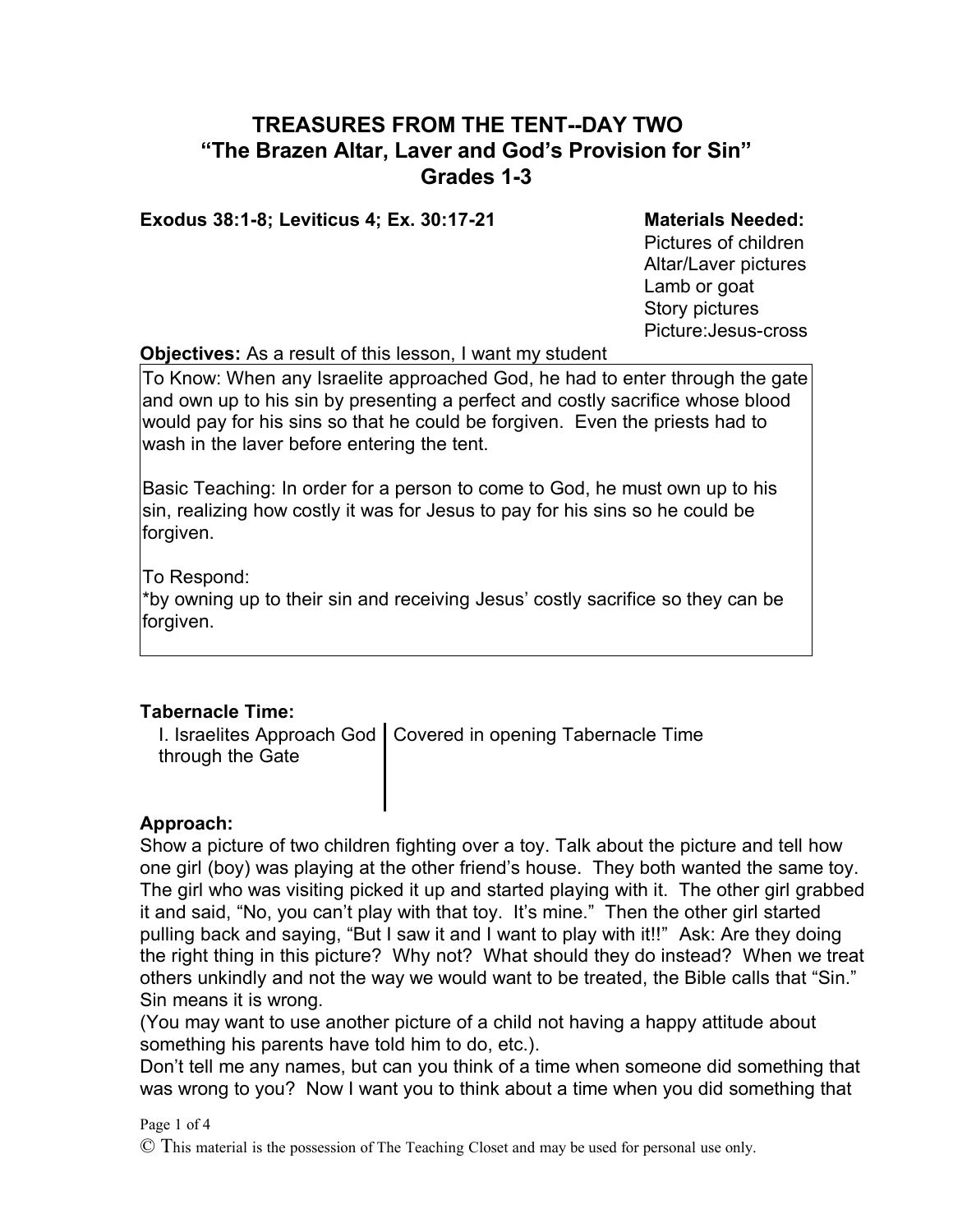you knew was not right. Maybe you were unkind or you did not obey your parents. How many people do you think have gone their own way and done something that is wrong?

The Bible says that ALL have sinned. That means each one of us has gone our own way. Did you know that even long time ago when the Israelites were living, they even did things that were wrong and unkind to each other? Even they sinned!

| II. Israelites Pay for Sin<br>A. Priests/Congregation<br>1. Bull<br>2. Elders killed at altar<br>3. Take blood into Tent | What do parents do when their child has gone their own<br>way? (Spank or punish.)<br>God said that He has to punish when people sin too. Do<br>you know what God says the punishment is when people<br>do what is wrong? (death) Either the person who sinned<br>would have to die or they would have to find something<br>to die in their place if they were going to be forgiven.                                                                                                                                                                                                                                                                                                                                                                                     |
|--------------------------------------------------------------------------------------------------------------------------|-------------------------------------------------------------------------------------------------------------------------------------------------------------------------------------------------------------------------------------------------------------------------------------------------------------------------------------------------------------------------------------------------------------------------------------------------------------------------------------------------------------------------------------------------------------------------------------------------------------------------------------------------------------------------------------------------------------------------------------------------------------------------|
|                                                                                                                          | When all the Israelites did something wrong, they would<br>let God know they had done wrong by bringing a big<br>bull. (Show picture of bringing an animal.) They would<br>tell what they had done wrong and then the bull would<br>have to be punished by dying so that they could be<br>forgiven.<br>There was no other way for their sins to be forgiven.<br>God said that without the shedding of blood, there is no<br>forgiveness. He won't forgive the wrong things people<br>have done unless something is punished.<br>The priest would take the blood of the bull into the<br>Tabernacle. God knew that something had died for the<br>wrong things His people had done. And do you know<br>what God would do? He would forgive His people, the<br>Israelites. |
| <b>B.</b> Leaders/Individuals<br>1. Male goat/female goat<br>or lamb<br>a. Without defect<br>b. No incense               | But what would happen if just one person sinned? Do<br>you think something would still have to die in order for<br>God to forgive their sin? Yes!<br>The person brought a goat or lamb to put on that big<br>altar. It couldn't have anything wrong with it. It had to<br>be the very best goat or lamb they had.<br>They would tell what they had done wrong. Then that<br>little lamb would have to be punished. Why would the<br>lamb have to be punished? Had it done anything<br>wrong? If the lamb were not punished, then who would<br>be punished instead? (The person who had done<br>wrong.)                                                                                                                                                                  |

Page 2 of 4 © This material is the possession of The Teaching Closet and may be used for personal use only.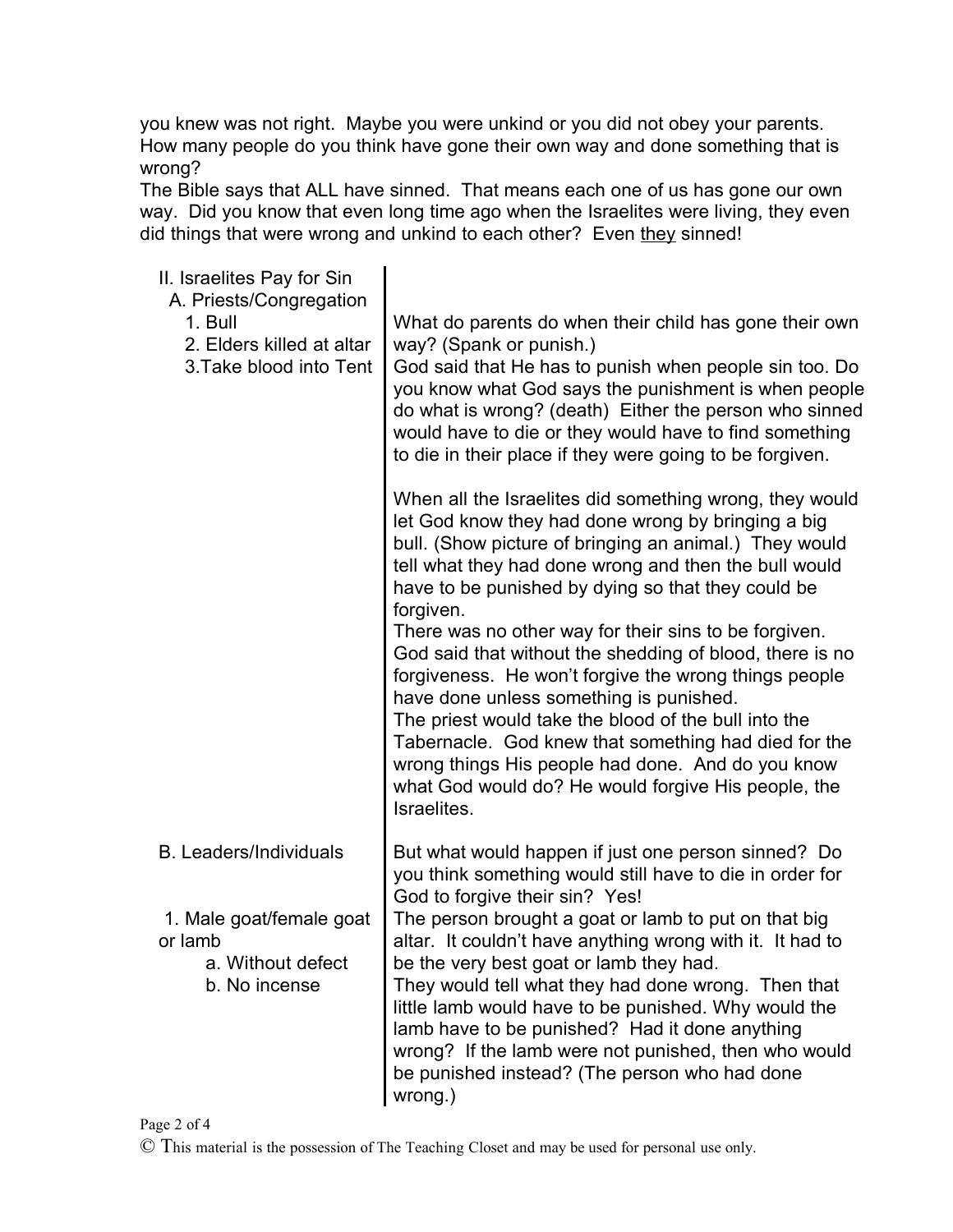| 2. Placed hands on it                                   | The person would tell what they had done and then the<br>lamb would die. That's sad isn't it? But when we<br>disobey and go our own way, it is VERY sad. It must be<br>punished before God can forgive us.                                                                                                                                                                                                                                                                                                                                                |
|---------------------------------------------------------|-----------------------------------------------------------------------------------------------------------------------------------------------------------------------------------------------------------------------------------------------------------------------------------------------------------------------------------------------------------------------------------------------------------------------------------------------------------------------------------------------------------------------------------------------------------|
| 3. Priests would take<br>blood to altar                 | When that lamb's blood was put onto the big altar, and<br>God saw that the lamb had died, do you know what He<br>would do? He would forgive the person, and they<br>wouldn't have to die for the wrong things they had done!<br>They could live because the lamb had taken their<br>punishment instead.                                                                                                                                                                                                                                                   |
| III. Jesus Takes Our Sin<br>A. Look! The lamb of<br>God | Many, many years after the Israelites brought their<br>lambs to the Tabernacle, God sent Jesus into the world.<br>Jesus' cousin, John, saw Him one day and he said,<br>"Look! The Lamb of God who takes away the sin of the<br>world." Now, do you think he meant that Jesus was<br>pretending to be a lamb? Of course not! What do you<br>think Jesus' cousin meant? (See if students can come up<br>with the idea that Jesus would be the one to be<br>punished for the wrong things that everyone in the world<br>has done.) Jesus was put on a cross. |
| B. Jesus Dies on the<br>Cross                           | (Show picture.)<br>Had He ever done anything wrong? He was perfect.<br>Then why was He being punished? When God saw<br>Jesus' blood on the cross, He said, "Now when someone<br>sins and asks me to forgive them, I will, because Jesus<br>has died for them."                                                                                                                                                                                                                                                                                            |

## **Conclusion:**

When you and I do what is wrong, God says that someone must be punished for our sin. A lamb doesn't have to be punished anymore, because the Lord Jesus came to be punished instead. Do you know what God wants us to do when we disobey and go our own way? Tell Him what you have done and let Him know that what you did was wrong. Then you can tell Him that you know that Jesus was punished for what YOU did wrong, even though He didn't do anything wrong. Ask Him to forgive you. And do you know what God will do? He will forgive you. He will forgive you because Jesus died and gave His blood. He took your punishment.

Close in a prayer of thanksgiving for what Jesus has done.

(Note: Some children may be following right with you and God might be working in their hearts. Do not give a false 'assurance of salvation' by leading the whole class to pray for their sins to be forgiven. Yet do not rule out that God may be convicting some of these children of their sin and they may come to understand that Jesus has taken their punishment for sin. You may wish to say something like, "If you know that you have disobeyed God's rules and gone your own way, and you would like to admit what you have done and ask Jesus to pay for your sin, I would like you to talk to me (specify a time--after VBS, during the bathroom break, etc.).